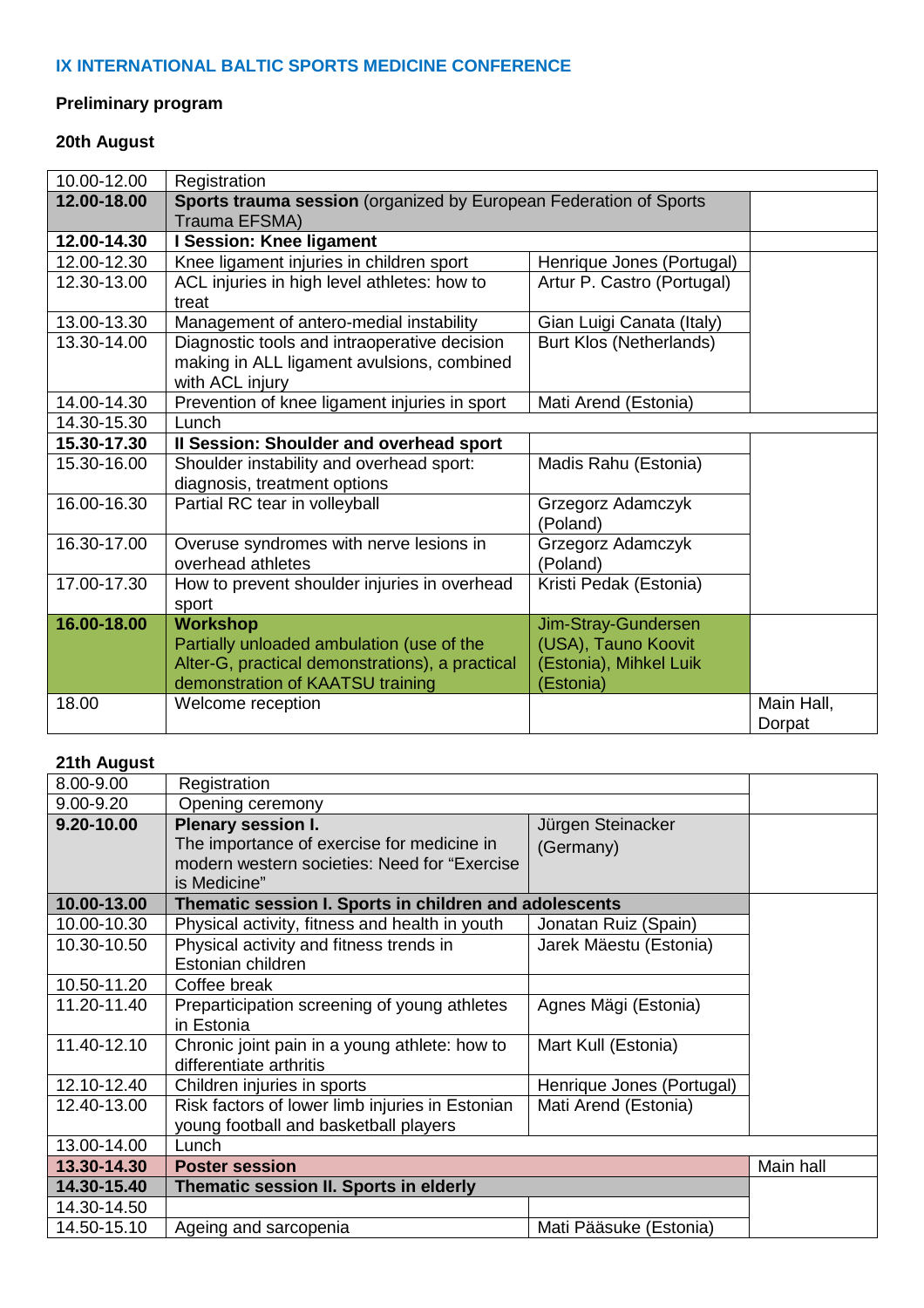| 15.10-15.40 | Sport and cardiac risks in elderly |                         |               |
|-------------|------------------------------------|-------------------------|---------------|
| 15.40-16.00 | Coffee break                       |                         |               |
| 16.00-16.30 | Arthrosis and sport                | Mihkel Mardna (Estonia) |               |
| 16.30-16.50 |                                    |                         |               |
| 17.00-18.00 | <b>Short oral presentations</b>    |                         |               |
| 19.00       | <b>Banquet</b>                     |                         | History       |
|             |                                    |                         | museum of     |
|             |                                    |                         | Univeristy of |
|             |                                    |                         | Tartu (Lossi  |
|             |                                    |                         | 25)           |

| 22th August |                                                                      |                          |           |
|-------------|----------------------------------------------------------------------|--------------------------|-----------|
| 8.00-9.00   | <b>Short oral presentations</b>                                      |                          |           |
| 9.10-10.00  | Plenary session II.                                                  | Jim-Stray-Gundersen      |           |
|             | Overview of Altitude Training: Live High,                            | (USA)                    |           |
|             | <b>Train Low</b>                                                     |                          |           |
| 10.00-14.30 | Thematic session III. Actual training and health issues in top-level |                          |           |
|             | sports                                                               |                          |           |
| 10.00-10.30 | Physiological determinants of physical                               | Vahur Ööpik (Estonia)    |           |
|             | performance in the heat                                              |                          |           |
| 10.30-11.00 | Practical application of isokinetic                                  | Inese Pontaga (Latvia)   |           |
|             | dynamometry in the assessment of                                     |                          |           |
|             | musculoskeletal system                                               |                          |           |
| 11.00-11.30 | Gene doping: risks versus its theoretical                            | Simon Perikles (Germany) |           |
|             | potential to increase physical performance                           |                          |           |
| 11.30-12.00 | Coffee break                                                         |                          |           |
| 12.00-12.30 | Athlete support personnel in the context of                          | leva Lukosiute-          |           |
|             | the World Anti-Doping Code                                           | Stanikuniene (Lithuania) |           |
| 12.30-13.00 | Use of Alter-G and KAATSU: As modalities                             | Jim-Stray-Gundersen      |           |
|             | to reduce impact and force on joints, while                          | (USA)                    |           |
|             | vigorously exercising heart and muscle                               |                          |           |
| 13.00-13.30 |                                                                      |                          |           |
| 13.30-14.00 |                                                                      |                          |           |
| 14.00-15.00 | Lunch                                                                |                          |           |
| 14.30-15.30 | <b>Poster session</b>                                                |                          | Main hall |
| 15.00-16.30 | Thematic session IV. Female athlete: problems and solutions          |                          |           |
| 15.00-15.30 | Female athlete triad                                                 |                          |           |
| 15.30-16.00 | Regulation of energy balance by brown                                | Jonathan Ruiz (Spain)    |           |
|             | adipose tissue: Potential role for physical                          |                          |           |
|             | activity                                                             |                          |           |
| 16.00-16.30 | Specific sport injuries in female athletes: what                     | Leho Rips (Estonia)      |           |
|             | is the reason?                                                       |                          |           |
| 16.30-17.00 | Closing ceremony                                                     |                          |           |

# **August, 23th** - **Pitch Side Sports First Aid with AED training for coaches and physios**

| 8.30-9.00      | Registration                                                                                                                                                                                         |                                                                | at University of |
|----------------|------------------------------------------------------------------------------------------------------------------------------------------------------------------------------------------------------|----------------------------------------------------------------|------------------|
| $9.00 - 15.00$ | Workshop, training. Supported by Haapsalu<br>Neurological Rehabilitation Center<br>Concussion in sport, recucitation (main target)<br>group: team physicians, team<br>physiotherapists, coaches etc) | Andras Laugamets,<br>Kaspar Rõivasepp, Mati<br>Arend (Estonia) | Tartu            |
| 11.00-11.30    | Coffee break                                                                                                                                                                                         |                                                                |                  |

Information: www.spordimeditsiin.ee